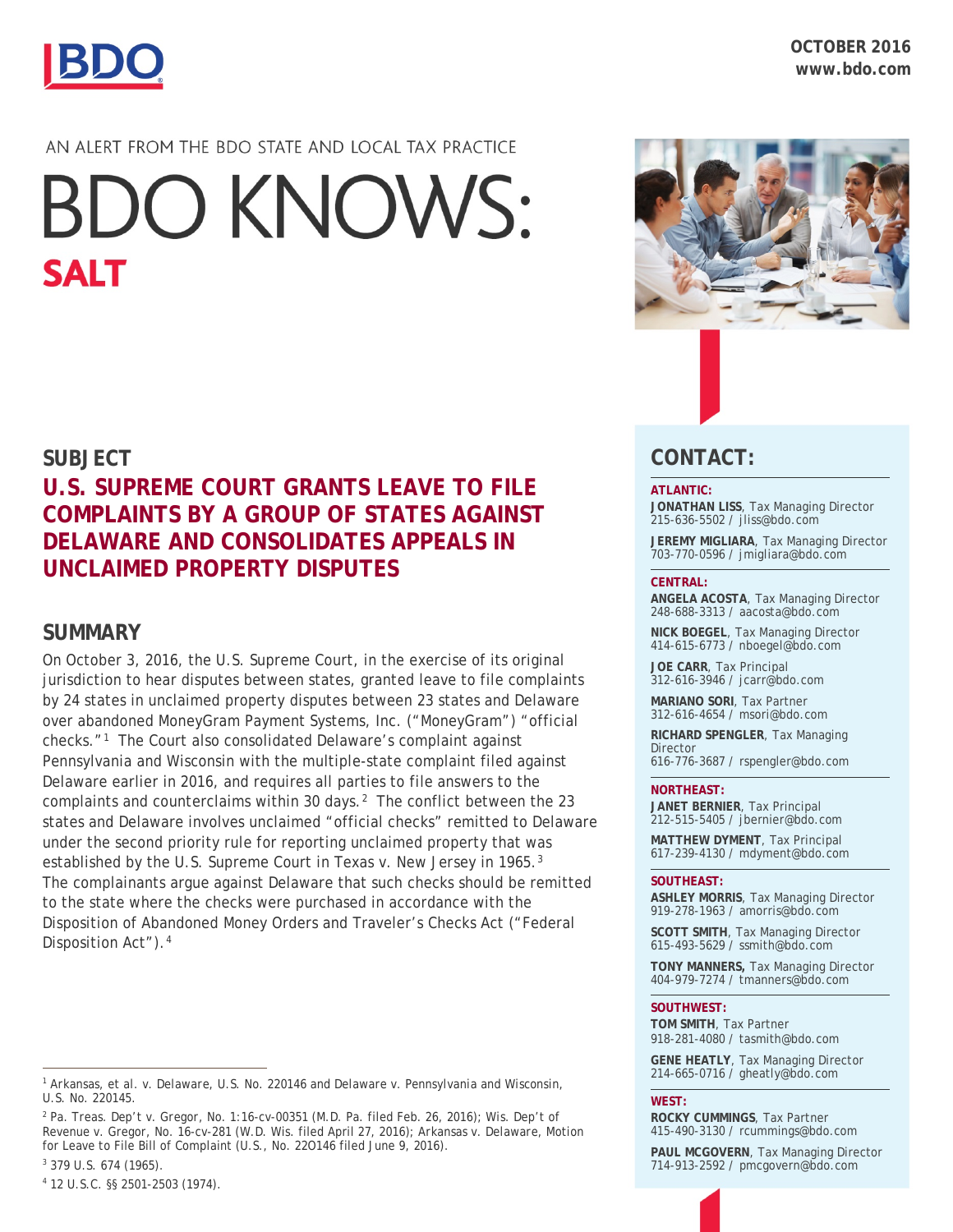## **DETAILS**

#### *Background*

All states and the District of Columbia have enacted unclaimed property laws, under which a company holding such property (the "holder") must report and remit the property to the appropriate state after the time prescribed by that state has passed. The U.S. Supreme Court established priority rules to determine the states' jurisdiction to take custody of unclaimed property in *Texas v. New Jersey*. Under the priority rules generally, the state of the rightful owner's last known address receives first priority. If the holder's records do not reflect a last known address, the property is reported to the holder's state of legal domicile or incorporation.

Following the second priority rule, MoneyGram remitted "official checks" with an unknown owner address to Delaware, the company's state of incorporation. Official checks are similar to money orders in that the customer pays the value of the official check plus a transaction fee for an instrument that is pre-printed with the value of the customer's remitted payment. In addition, MoneyGram is directly liable for the pre-printed value of its official checks. The only substantive differences between money orders and official checks are where they are sold, and the value that can be reflected on them.[5](#page-1-0)

The complaints of the 24 state group have been accumulating for several months. See the [BDO SALT Alert](https://www.bdo.com/insights/tax/unclaimed-property/unclaimed-property-alert-march-2016) that discusses the Pennsylvania complaint filed on February 26, 2016.

#### *States Filing Complaints*

The states filing complaints against Delaware claim that the official checks should be remitted to the state of purchase under the Federal Disposition Act. The Federal Disposition Act grants unclaimed property jurisdiction to the state of purchase for an abandoned "money order, traveler's check, and other similar written instrument (other than a third party bank check) on which a banking or financial organization or a business association is directly liable," to the extent of that state's laws. The complainant states assert that although "other similar written instrument (other than a third party bank check)" is not explicitly defined, MoneyGram official checks are substantially similar to money orders and should fall under the Federal Disposition Act.

#### *Delaware's Arguments*

Delaware claims that MoneyGram remitted the official checks appropriately in accordance with the second priority rule and the decision in *Pennsylvania v. New York*, 407 U.S. 206 (1972), in which the U.S. Supreme Court held that the state of incorporation had the right to escheat sums owed on an uncashed money order where the owner's address is unknown.

Delaware acknowledges that the Federal Disposition Act effectively overturned the U.S. Supreme Court's holding in *Pennsylvania v. New York* for money orders. However, Delaware argues that the official checks in this case qualify as "third party bank checks" and, thus, are explicitly excluded from the Federal Disposition Act. In addition, Delaware argues that official checks were known and recognized monetary instruments at the time the Federal Disposition Act was enacted, and yet they were not specifically included. Finally, Delaware asserts that official checks differ from money orders and traveler's checks in many ways and, therefore, do not fall under the "other similar written instrument (other than a third party bank check)" provision in the Federal Disposition Act.

<span id="page-1-0"></span> $\overline{a}$ <sup>5</sup> MoneyGram money orders are generally subject to low face-value limits, whereas official checks are not. In addition, money orders are generally sold at traditional retail locations, while official checks are sold at financial institutions.